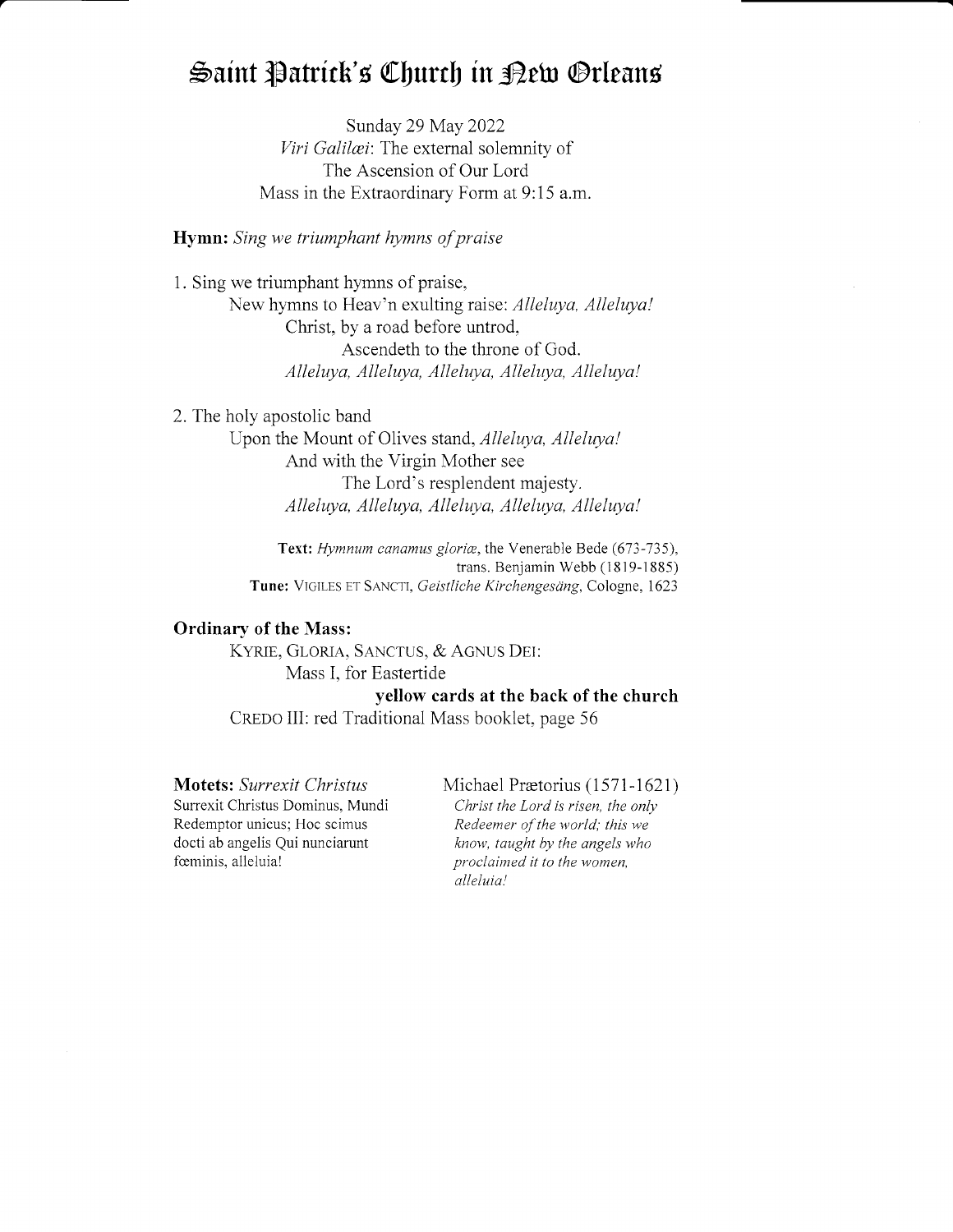Surrexit cum victoria, Mortis fracta potentia; Lustrate sepulcri specum, Cemetis solum linteum, alleluia!

Is nobis regnat jugiter Vita perennis arbiter: Dat Iucem et jusritiam. Salutem et mundiciam, alleluia!

Viri Galilæi (2008) Viri Galilæi, quid aspicitis in cælum? Hic Jesus, qui assumptus est a vobis in cælum, ita veniet, alleluja!

He arose with victory, breaking the power of death; behold the empty tomb, and the linens by themselves, alleluia! The Judge of eternal life continues to reign oyer us; He gives us light, righteousness, salvation, and

purity, alleluia!

# Carrie Redmann (b. 1983)

Ye men of Galilee, why gaze ye up into heaven? This Jesus, Who is taken up from you into heaven, so shall He come, alleluia!

cf. Acts of the Apostles 1:1 <sup>1</sup>

# Final antiphon: Regina cæli

### yellow cards at the back of the church

Organ: Prayer of Christ Ascending to His Father

from L'Ascension Olivier Messiaen (1908-1992) (Père ... j'ai manifesté votre nom aux hommes ... Voilà que je ne suis plus dans le monde; mais eux sont dans le monde, et moi je vais à vous. Father ... I have manifested Thy Name unto men ... And now I am no more in the world; but these are in the world, and I come to Thee. [Saint John 17.6, 11])

Grand Cheur Triomphal. Opus 47, No. 2 Alexandre Guilmant (1837-1911)

# Atusic Sponsors Needed

St. Patrick's is looking for generous sponsors for the music of Corpus Christi (16 and 19 June). If you wouid like to help us maintain our tradition of beautiful music for this glorious feast, please contact Andrew Mills before 2 June, at 504.525.4413 x 1003 or SPNOmusic@gmail.com. Thank you, and may God reward your generosity!